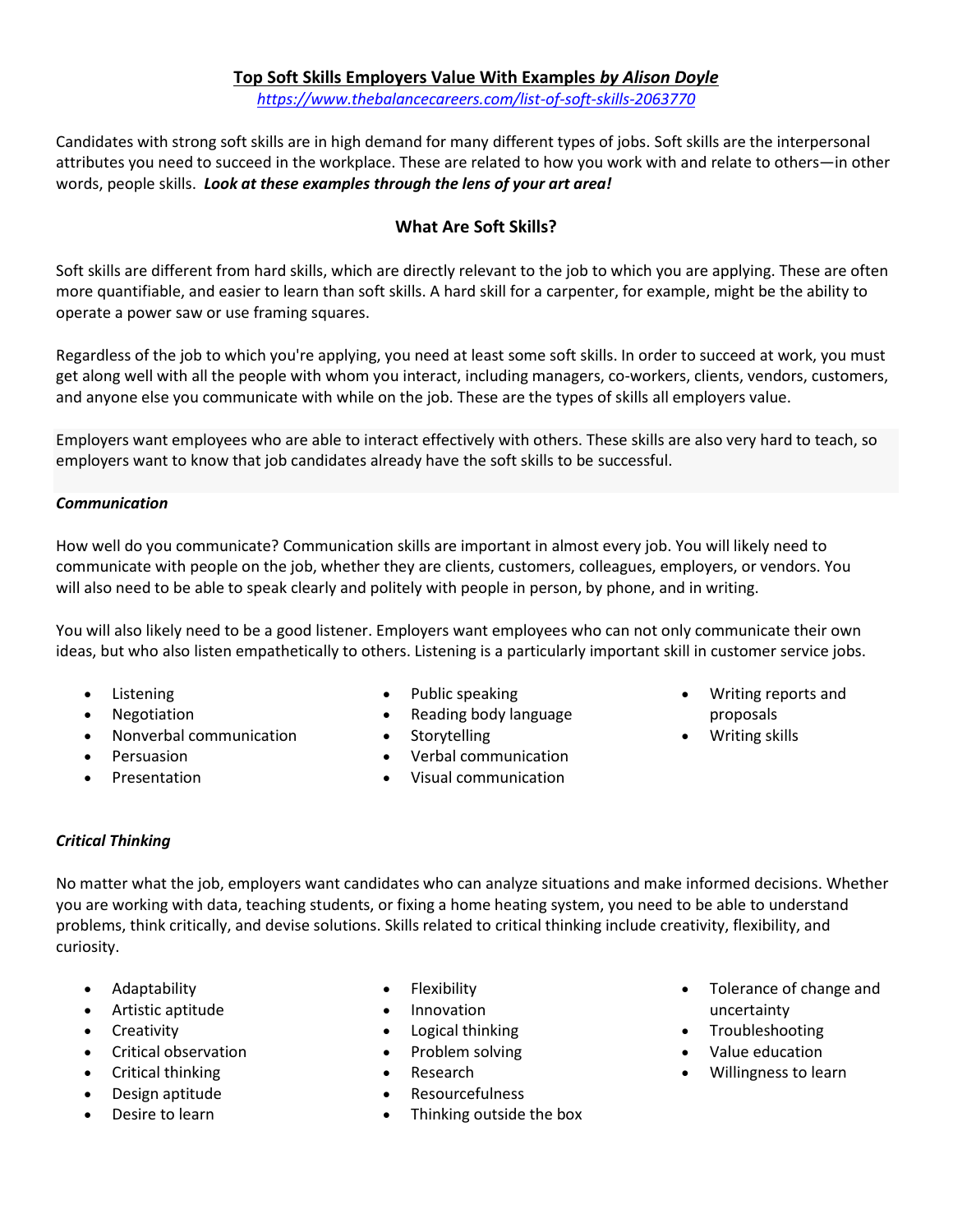### *Leadership*

While not every job opening is a [leadership](https://www.thebalancecareers.com/leadership-skills-list-2063757) role, most employers will want to know that you have the ability to make decisions when push comes to shove, and can manage situations and people. The ability to step up to the plate in a difficult situation and to help to resolve it is something employers look for in prospective employees

If you are interviewing for a job that has the potential for advancement, the employer will want to know that you have what it takes to become a leader.

Other skills related to leadership include the abilities to resolve problems and conflicts between people, and to make executive decisions.

- [Conflict management](https://www.thebalancecareers.com/conflict-management-skills-2059687)
- [Conflict resolution](https://www.thebalancecareers.com/conflict-resolutions-skills-2063739)
- Deal making
- Decision making
- [Delegation](https://www.thebalancecareers.com/delegation-skills-2059688)
- Dispute resolution
- **Facilitation**
- Giving clear feedback
- Inspiring people
- **[Leadership](https://www.thebalancecareers.com/leadership-skills-list-2063757)**
- [Management](https://www.thebalancecareers.com/management-skills-list-2062427)
- Managing difficult conversations
- Managing remote/virtual teams
- Meeting management
- Mentoring
- **[Motivating](https://www.thebalancecareers.com/motivational-skills-with-examples-2059691)**
- Project management
- Resolving issues
- Successful coaching
- Supervising
- Talent management

## *Positive Attitude*

Employers are always seeking people who will bring a positive attitude to the office. They want employees who will be friendly to others, eager to work, and generally a pleasure to be around. Being able to keep things positive is especially important if you're working in a fast-paced, high-stress work environment.

- Confidence
- Cooperation
- **Courtesy**
- **Energy**
- **Enthusiasm**
- **Friendliness**
- Honesty
- Humorous
- Patience
- Respectability
- **Respectfulness**

### *Teamwork*

Hiring managers look for job candidates who can work well with others. Whether you will be doing a lot of team projects or simply attending a few departmental meetings, you need to be able to work effectively with the people around you. You need to be able to work with others even if you do not always see eye to eye.

Some skills related to [teamwork](https://www.thebalancecareers.com/list-of-teamwork-skills-2063773) include the ability to negotiate with others, and to recognize and appreciate diversity in a team. Another related skill is the ability to accept and apply feedback from others.

- Accepting feedback
- [Collaboration](https://www.thebalancecareers.com/collaboration-skills-with-examples-2059686)
- [Customer service](https://www.thebalancecareers.com/top-soft-skills-for-customer-service-jobs-2063746)
- Dealing with difficult situations
- Dealing with office politics
- Disability awareness
- Diversity awareness
- [Emotional intelligence](https://www.thebalancecareers.com/interview-questions-about-your-emotional-intelligence-2059962)
- Empathy
- Establishing interpersonal relationships
- Dealing with difficult personalities
- Intercultural competence
- [Interpersonal skills](https://www.thebalancecareers.com/interpersonal-skills-list-2063724)
- Influence
- **Networking**
- **Persuasion**
- Self-awareness
- Selling skills
- [Social](https://www.thebalancecareers.com/top-social-skills-for-workplace-success-4142848) skills
- [Team building](https://www.thebalancecareers.com/list-of-team-building-skills-2063772)
- [Teamwork](https://www.thebalancecareers.com/list-of-teamwork-skills-2063773)